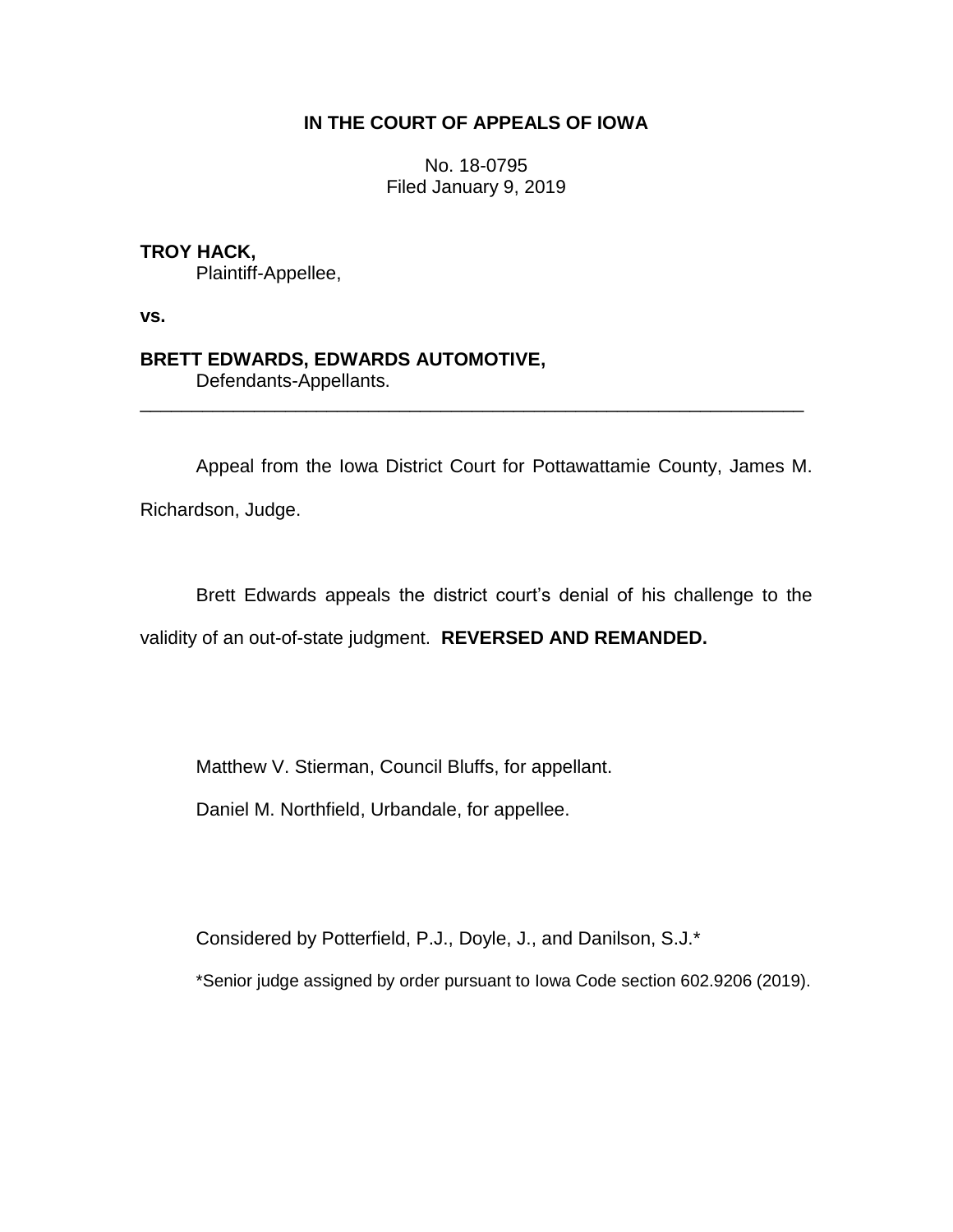#### **DANILSON, Senior Judge.**

Brett Edwards appeals the district court's denial of his challenge to the validity of an out-of-state judgment. The district court erred in concluding the issue of personal jurisdiction must be determined by the Texas court. We reverse and remand for entry of an order vacating the foreign judgment against Brett Edwards.

#### **I. Scope of Review.**

Our review is for correction of errors at law. *Eagle Leasing v. Amandus*, 476 N.W.2d 35, 36 (Iowa 1991).

#### **II. Background Facts and Proceedings.**

The record shows that on August 3, 2016, Troy Hack obtained a default judgment in the amount of \$5702.00, plus interest and court costs, against a defendant "Edwards Automotive (Brett Edwards)" in a court in Hidalgo County, Texas. The default judgment indicated that "although duly served" "Edwards Automotive (Brett Edwards) . . . failed to file and answer or appear."

On March 26, 2018, Hack filed the Texas judgment in the Iowa District Court for Pottawattamie County, and the clerk of court sent notice of the filing of foreign judgment to a Brett Edwards at 920 32nd Avenue, Council Bluffs, which was the address provided by Troy Hack to the clerk for "Edwards Automotive (Brett Edwards)."

Pursuant to the Uniform Enforcement of Foreign Judgments Act, Iowa Code chapter 626A (2018), on April 6, 2018, Brett Edwards filed a motion to vacate judgment and motion for stay. He asserted:

Notice of Foreign Judgment was mailed by the clerk of court on March 27, 2018 on Defendant Brett Edwards. No mailing has been made, to the Defendants knowledge, on Defendant "Edwards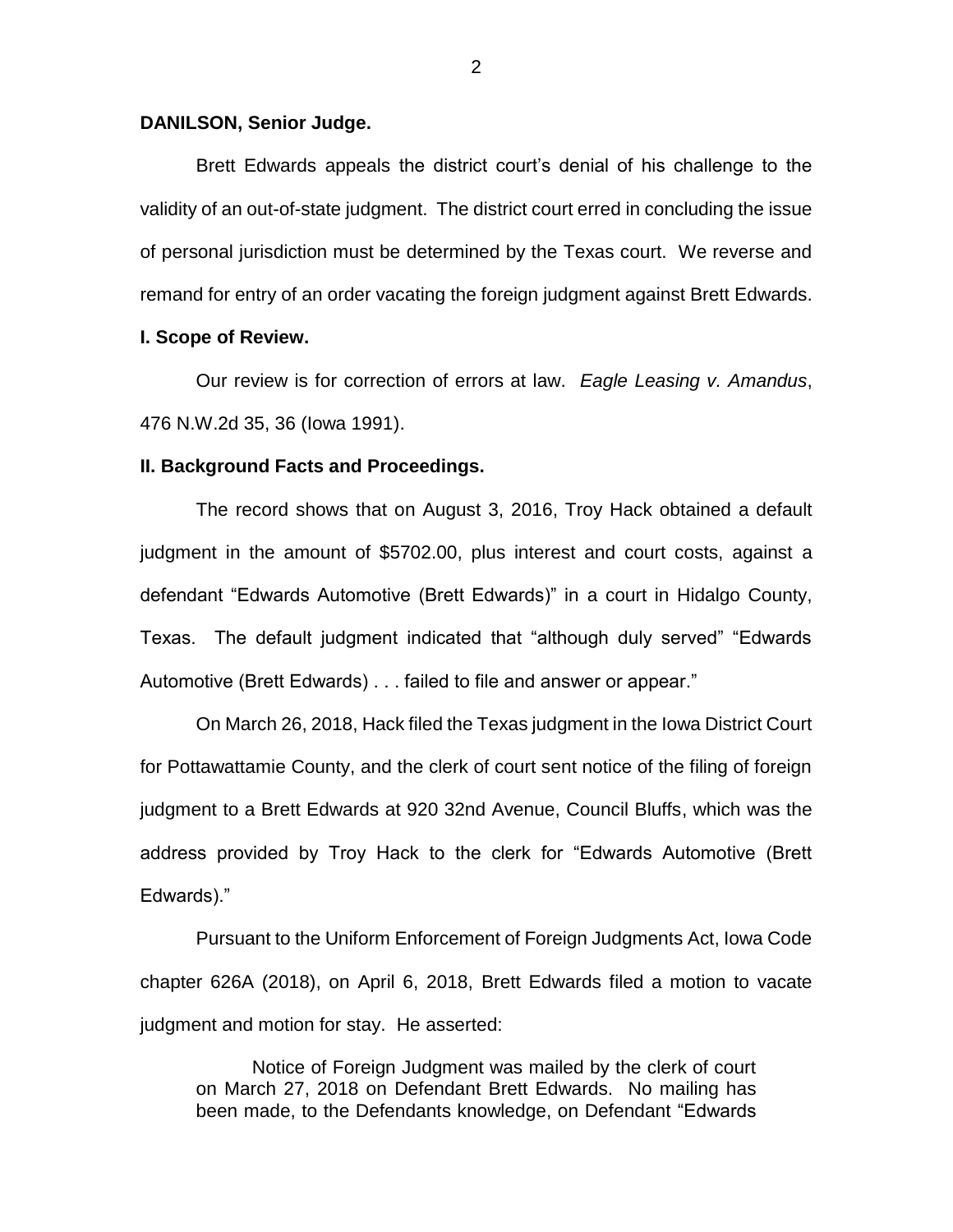Automotive". It is not clear from the Texas judgment whether "Edwards Automotive" was intended to be considered a separate legal entity, or an alter ego, because of the reference in the judgment as against Edwards Automotive, and parenthetically as against (Brett Edwards).

Brett also stated—and filed a supporting affidavit—that he had no contact

with Hack, "either in Iowa or Texas"; he was the General Manager of Edwards

Chevrolet-Cadillac; he resides and works in Council Bluffs, Iowa; he has had no

contact with the state of Texas "related to this sale or any matter related thereto";

and he "does not reside, do business, or otherwise have minimum contacts with

the state of Texas as would be required for the Texas court to have personal

jurisdiction over him." Brett contended:

In this case, the exercise of personal jurisdiction over Edwards would be improper where the contacts between Edwards and the state of Texas are non-existent, and indicate that Edwards did not purposefully avail himself of Texas's laws. *See Tung v. Am. Univ. of the Caribbean*, 353 N.W. 2d 869, 871-72 (Iowa. Ct. App. 1984) (dismissing action where an uncontested affidavit indicated that defendant did not transact any business in the forum state, did not have any agents or employees in the forum state; did not own property in the forum state; and did not have any minimal contacts with the forum state).

Hack filed a resistance, invoking the Full Faith and Credit Clause of the

United States Constitution. Hack's resistance provides in part:

(3) The Defendant was properly served by the sheriff of Pottawattamie County on July 6, 2017.

(4) Such service provided notice to the Defendant that a pending case was presented to the court in Texas and it provided the time allowed to file an answer or risk having a default judgment entered against the Defendant.

(5) Defendant failed to file an answer and a default judgment was entered on August 3, 2017 under Rule 239 of the Texas Rules of Civil Procedure.

(6) The default judgment provided a notice of appeal allowing for 21 days from entry of default.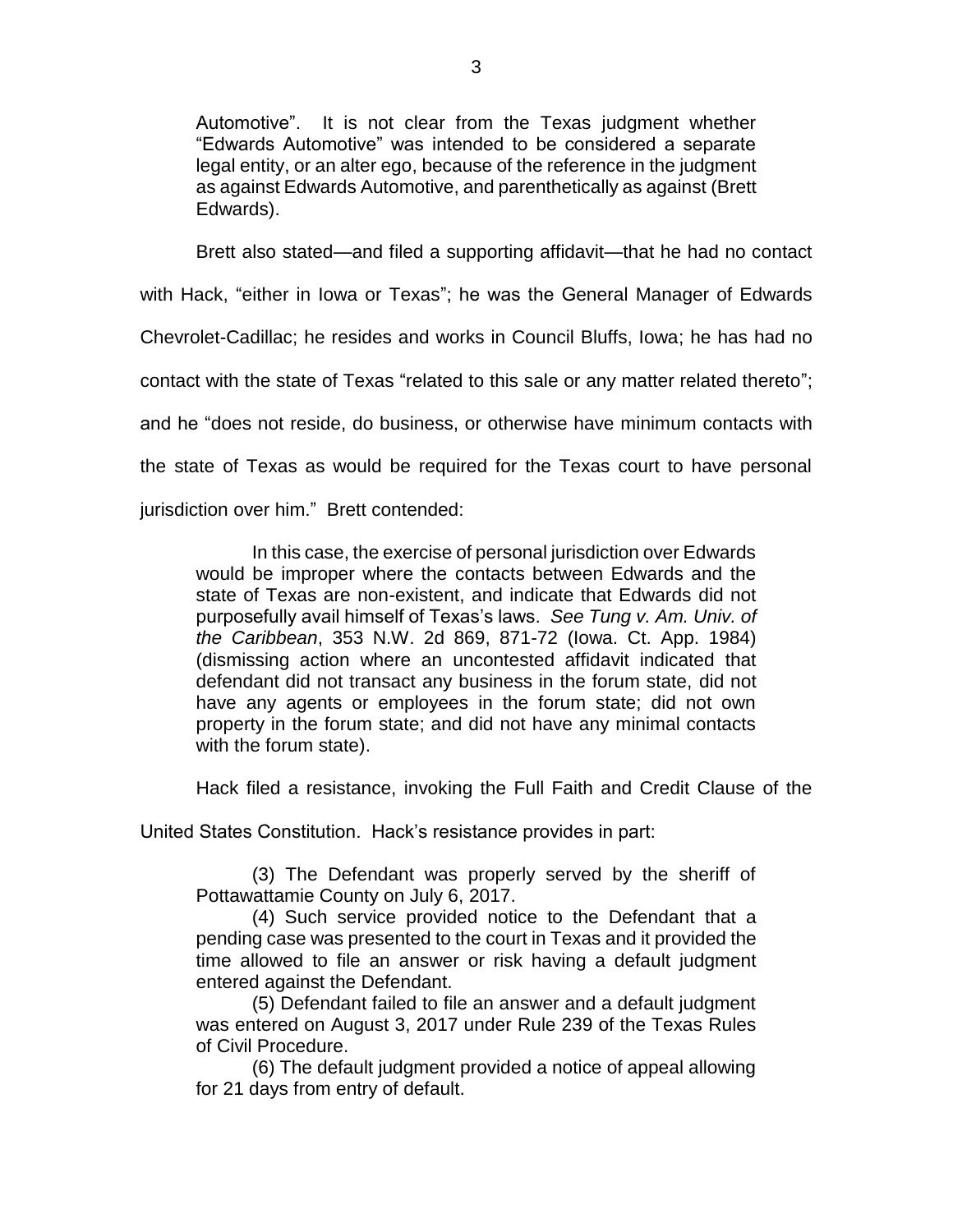Without identifying to which "defendant" he referred, Hack argued the question of whether the defendant had sufficient contacts with the state of Texas was for the Texas court to decide, and because there was no challenge in the Texas court, the defendant could not challenge the judgment now.

In response, Brett noted that Hack had presented no supporting affidavits and challenged Hack's legal claims.

Hack filed a written response asserting, "Edwards Automotive 'did business' in Texas" sufficient to establish sufficient contacts with Texas to support personal jurisdiction in Texas. He noted, "Edwards Automotive . . . specifically targeted and contacted the [Troy Hack] through targeted advertisements and personal phone calls by its employee, Josh Hack, its contact was purposeful in establishing a customer relationship, and it expected a benefit by selling [Troy Hack] a vehicle." Attached to this response was: (1) an affidavit of a Josh Hack signed by a Nebraska notary, and (2) a forwarded promotional email—dated December 12, 2017—from "Edwards Motorsports & RV" with an address of 1010 34th Avenue, Council Bluffs, to an email address "trwhack@yahoo.com." Josh Hack averred he "worked for Edwards Autogroup from Oct 2013 to April 2016." Josh Hack further stated, "Edwards contacted Troy directly while he was in Texas (through employees, facebook and emails) and had contact [sic] him to come and buy another vehicle. He came in again in April of 2016 and bought another vehicle after being told he would get a good vehicle and good deal."

A telephonic hearing—for which we have no transcript—was held on April 23, 2018, after which the district court filed an order stating, "Issue of personal jurisdiction is within the providence of the Texas courts. Motion to vacate is

4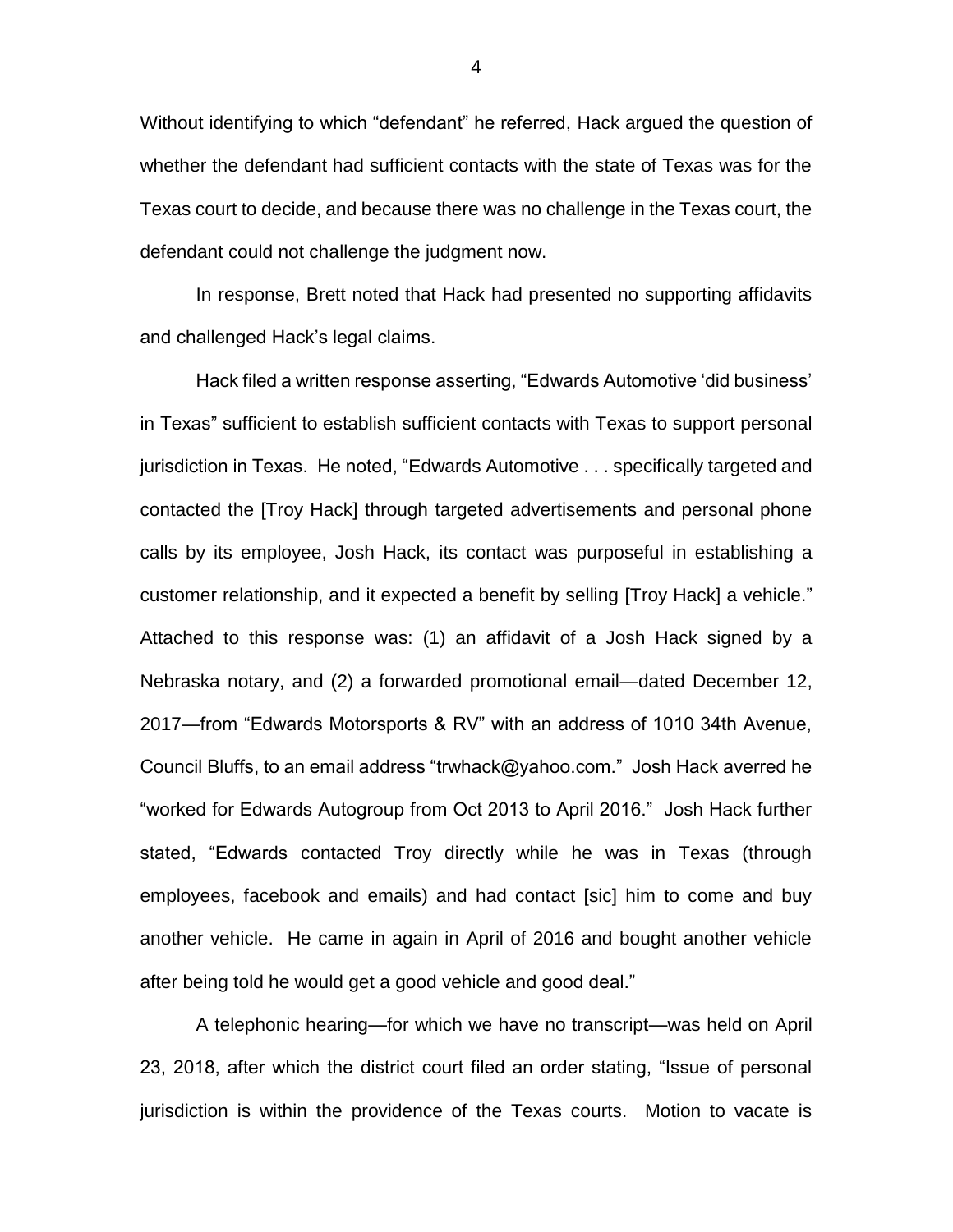overruled." The district court offered no legal citation or discussion. The court stayed the proceedings for forty-five days "to allow Defendant to file a motion to vacate default judgment in Texas courts."

Brett appeals.

# **III. Does the Iowa Court Have Authority to Address Brett Edwards' Challenge**

## **to the Texas Judgment?**

Brett asserts the district court erred in concluding the jurisdictional issue

was to be determined by the Texas court. We agree.

"The Full Faith and Credit Clause requires the courts of each state to give

a judgment of another state the same preclusive effect as it has in the state in

which it was rendered, and this is true even if the judgment is obtained by default."

*Edwards Rose Bldg. Co. v. Cascade Lumber Co.*, 621 N.W.2d 193, 194-95 (Iowa

2001). The court in *Edwards Rose* stated:

Enforcement of a foreign judgment has been expedited by our adoption in 1979 of the Uniform Enforcement of Foreign Judgments Act, now found as Iowa Code chapter 626A. Under this act,

[a] copy of a foreign judgment authenticated in accordance with an Act of Congress or the statutes of this state may be filed in the office of the clerk of the district court of a county of this state which would have venue if the original action was being commenced in this state. The clerk shall treat the foreign judgment in the same manner as a judgment of the district court of this state. A judgment so filed has the same effect and is subject to the same procedures, defenses and proceedings for reopening, vacating, or staying as a judgment of the district court of this state and may be enforced or satisfied in like manner.

Iowa Code § 626A.2(1).

The purpose of statutes like chapter 626A is to give effect to a foreign judgment without the necessity of suing on the judgment in a second action, although the latter remedy was preserved in Iowa by the uniform act. *See* Iowa Code § 626A.6. The commissioners' note to the uniform act explains the rationale: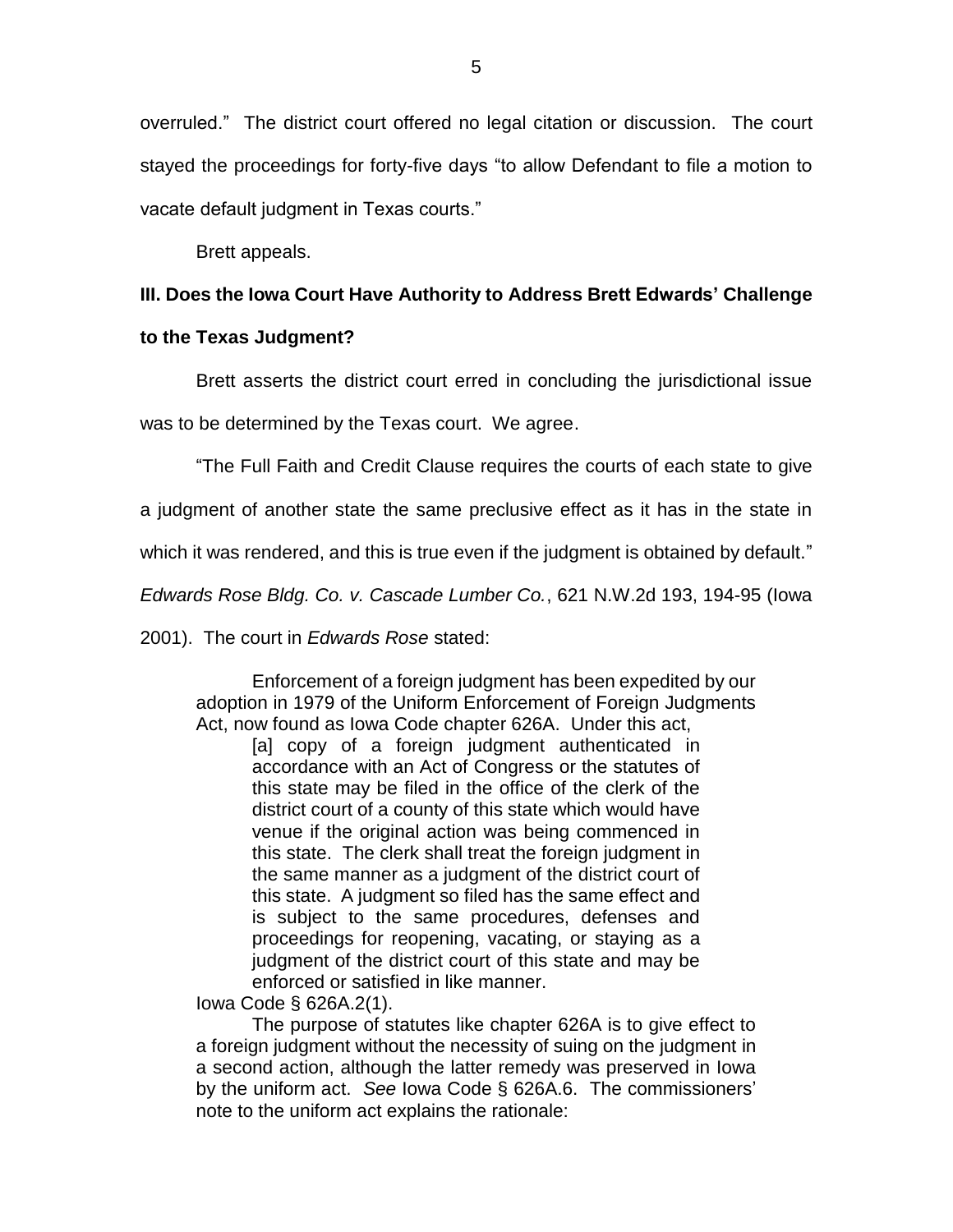One of the things that contributes to calendar congestion is the Federal necessity of giving full faith and credit to the judgments of courts of other states. U.S. Const. art. IV, § 1. While there is no constitutional requirement that a debtor *who has had a full due process trial in one state* need be given a second full scale trial on the judgment in another state, this is the only course generally available to creditors. The usual practice requires that an action be commenced on the foreign judgment. The full procedural requirements apply to the second action.

Unif. Enforcement of Judgments Act (revised 1964), 13 U.L.A. 171 commissioners' prefatory note (1986).

621 N.W.2d at 194-95 (emphasis added).

Under the uniform act, then, the courts of Iowa are to give full faith and credit

to a judgment of another state so "entitled." Iowa Code § 626A.1 (stating a "foreign

judgment means a judgment . . . of a court of the United States or of any other

court which is entitled to full faith and credit"). As observed in the Restatement

(Second) of Judgments section 81 (1982):

A judgment rendered in one state and relied upon as the basis of a claim or defense in a subsequent action in another *state may be avoided in the subsequent action* on the ground that the judgment was rendered without compliance with the requirements stated in § 1, i.e., that the court rendering the judgment have had territorial jurisdiction and jurisdiction of the subject matter of the action, and that adequate notice have been afforded.

(Emphasis added.) Comment "a" to section 81 explains:

When a judgment of one state is attacked in one or the other of these procedural settings in another state, the judgment must be recognized if valid. Restatement (Second) Conflict of Laws §§ 93, 98. A judgment is valid for this purpose if the rendering court had jurisdiction of the subject matter, if the court had territorial jurisdiction, and if adequate notice was given to the party assertedly bound by the judgment. *Compare id.* § 92 *with* § 1 of this Restatement. *Questions going to the validity of the judgment, if seasonably raised, are determined by the court being asked to recognize the judgment, as a prerequisite to recognition. See* Restatement (Second) Conflict of Laws §§ 104-105. So also may questions of the judgment's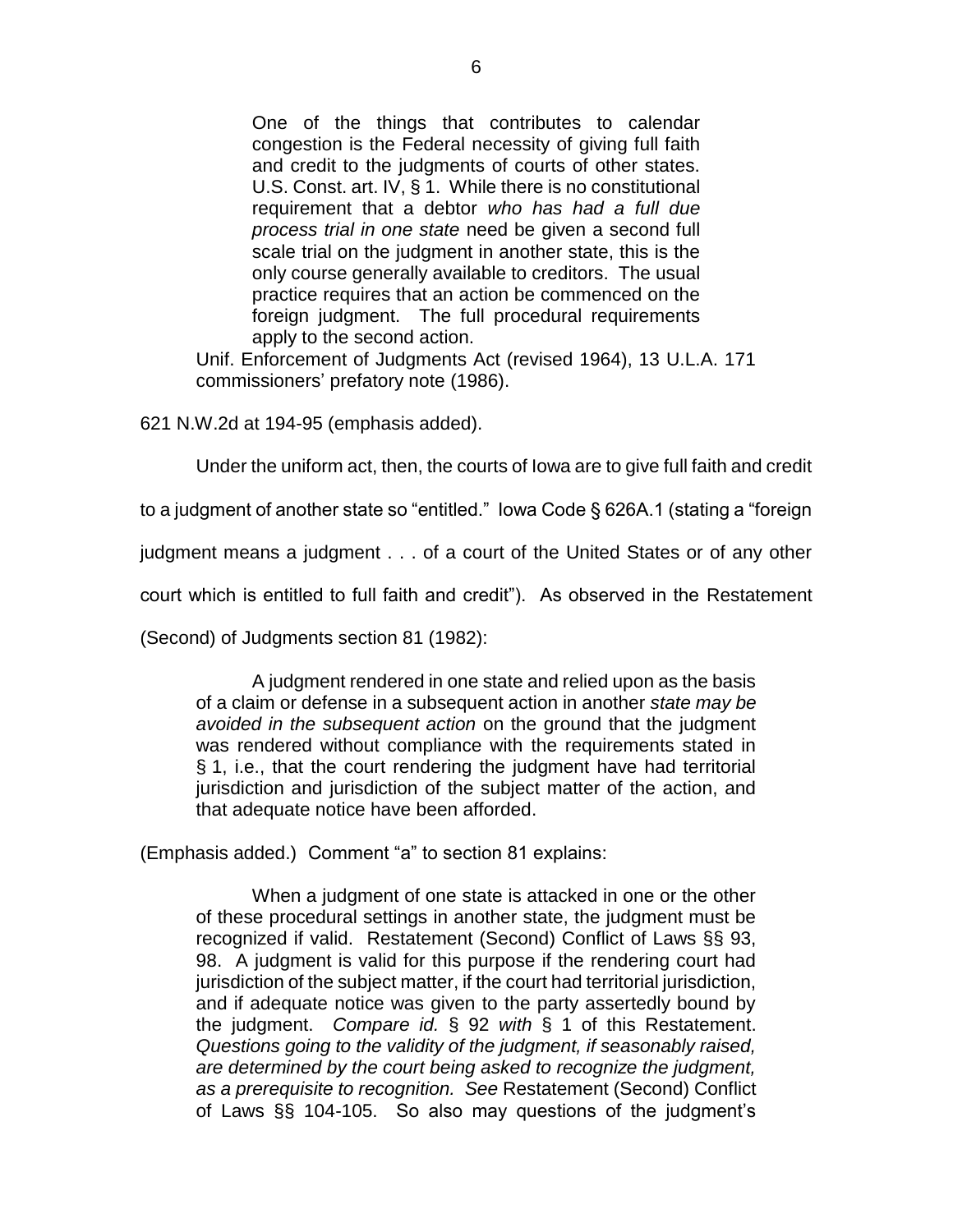finality, present enforceability, and entitlement to recognition. *Id.* §§ 107-114, 116-121. . . .

In practical effect, the rule of this section rarely applies except when the judgment in question is a default judgment. The rule cannot have application to contested judgments whose validity is attacked on the ground of lack of territorial jurisdiction or inadequacy of notice. This results from the fact that if the original judgment was contested, the questions of territorial jurisdiction and of adequacy of notice necessarily must have been resolved in the original action. *See* § 69. Furthermore, if the original action was contested, the rendering court's assumption of subject matter jurisdiction is entitled to recognition, unless as a matter of the rendering state's law the question of subject matter jurisdiction can be reexamined in a subsequent action. *See* Restatement, Second, Conflict of Laws § 97. As a matter of the domestic law of each state, the circumstances under which the question of subject matter jurisdiction can be reexamined in a subsequent action are very narrow. See §§ 12 and 69 of this Restatement.

Restatement (Second) of Judgments § 81 cmt. a (emphasis added).

The authority of an Iowa court to address the validity of the foreign judgment

is supported by Iowa Code section 626A.2, which provides in part:

The clerk shall treat the foreign judgment in the same manner as a judgment of the district court of this state. A judgment so filed has the same effect *and is subject to the same procedures, defenses and proceedings for reopening, vacating, or staying as a judgment* of the district court of this state and may be enforced or satisfied in like manner.

(Emphasis added.) As one court has stated, "A foreign judgment need not be

recognized if the foreign court lacked either personal or subject matter jurisdiction."

*Whipple v. JSZ Fin. Co.*, 885 So. 2d 933, 936 (Fla. Dist. Ct. App. 2004); *accord* 

*Eagle Leasing*, 476 N.W.2d at 37.

In *Eagle Leasing*, the defendant, Jerry Watters, filed a motion to vacate a

foreign judgment claiming it was void for lack of jurisdiction. 476 N.W.2d at 37.

The district court did not refrain from addressing the validity of the foreign

judgment—it addressed the merits of Watters' objections to West Virginia's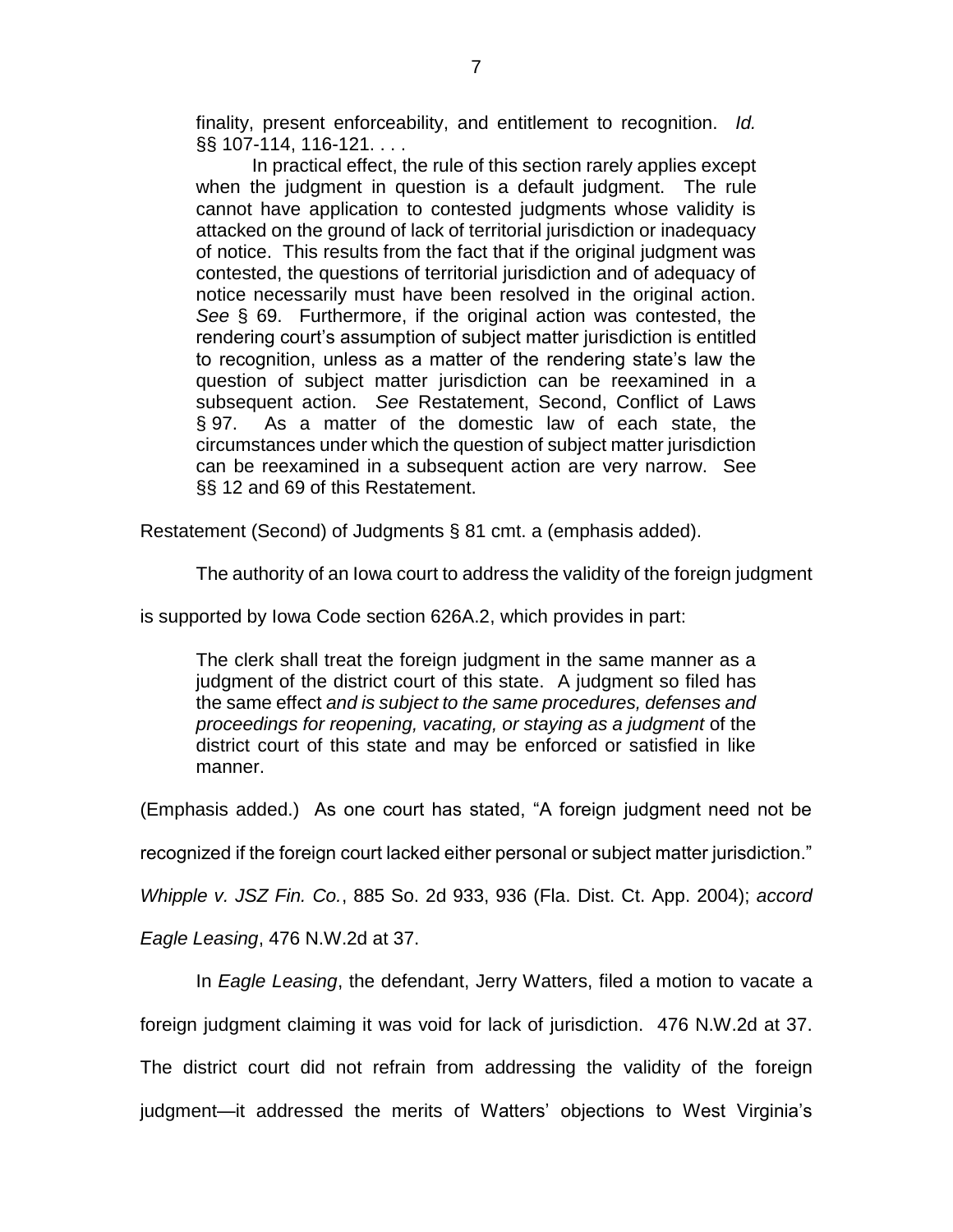jurisdiction of the underlying judgment and rejected Watters' motion to set aside the judgment. *Id.* at 36-37. Watters appealed.

Our supreme court began its analysis as follows:

Several fundamental principles guide our decision to affirm the district court. Article IV, section 1 of the United States Constitution requires the courts of each state to give "full faith and credit" to out-of-state judgments entered in accordance with recognized principles of due process. Among the primary due process concerns of interstate litigation is *proof of sufficient minimum contacts between the forum state and the defendant to justify the court's personal jurisdiction.*

*Eagle Leasing*, 476 N.W.2d at 37 (emphasis added) (citations omitted). The court noted that while Watters neither appeared nor answered in West Virginia, "[h]is attorney did . . . communicate with opposing counsel regarding settlement" and "counsel conceded that 'Mr. Watters was driving the vehicle and Mr. Watters is the one who damaged the vehicle.'" *Id.* at 36. Based upon the record submitted in the district court,<sup>1</sup> the supreme court concluded: "Clearly, the West Virginia court had personal jurisdiction over Watters to adjudicate a tort alleged to have been committed by him in that state the West Virginia court." *Id.* at 37-38.

We conclude the district court erred in determining the issue must be addressed in the Texas court. Although only a Texas court can vacate the Texas judgment, an Iowa court may vacate the foreign judgment for purposes of

 $\overline{a}$  $<sup>1</sup>$  As indicated by the supreme court, the record before the district court consisted of:</sup> pleadings filed in a West Virginia proceeding against Jerry Watters, an Iowa resident; written admissions by Watters' counsel concerning his client's participation in the underlying controversy; the West Virginia court's findings of fact, conclusions of law, and judgment entry; the Warren County Clerk of Court's "Notice of Foreign Judgment"; Watters' "Application to Set Aside Foreign Judgment and Application for New Trial"; plaintiff Eagle Leasing's resistance; and the district court's ruling.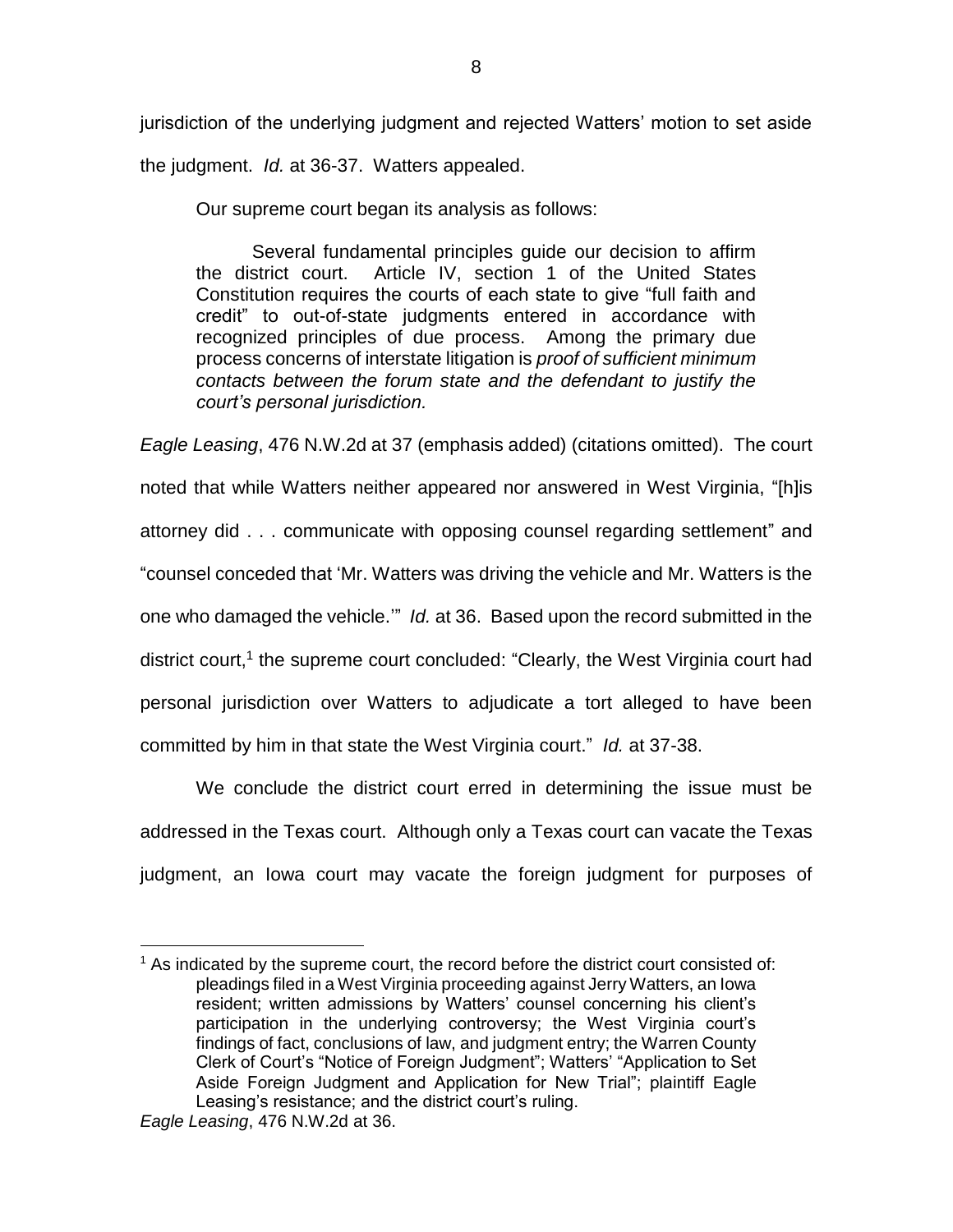enforcement in Iowa by refusing to give the judgment full faith and credit. Here,

Brett Edwards asserts the Texas court lacked personal jurisdiction over him.

Jurisdiction is a question of law for the court. The Texas long-arm statute provides:

In addition to other acts that may constitute doing business, a nonresident does business in this state if the nonresident:

(1) contracts by mail or otherwise with a Texas resident and either party is to perform the contract in whole or in part in this state;

(2) commits a tort in whole or in part in this state; or

(3) recruits Texas residents, directly or through an intermediary located in this state, for employment inside or outside this state.

Tex. Civ. Prac. & Rem. Code § 17.042.

Texas courts may assert *in personam* jurisdiction over a nonresident if (1) the Texas long-arm statute authorizes the exercise of jurisdiction, and (2) the exercise of jurisdiction is consistent with federal and state constitutional due-process guarantees. The Texas long-arm statute describes what constitutes doing business in the state, "[i]n addition to other acts." *Id.* (quoting Tex. Civ. Prac. & Rem. Code § 17.042). The only subsection pertinent to this appeal provides that a non-resident does business in Texas if it "(1) contracts by mail or otherwise with a Texas resident and either party is to perform the contract in whole or in part in this state." Tex. Civ. Prac. & Rem. Code § 17.042(1). Because of the long-arm statute's broad language, it "reach[es] as far as the federal constitutional requirements of due process will allow."

The exercise of personal jurisdiction over a non-resident defendant is proper when it "has established minimum contacts with the forum state, and the exercise of jurisdiction comports with 'traditional notions of fair play and substantial justice.'" The nonresident defendant establishes minimum contacts when it "purposefully avails itself of the privilege of conducting activities within the forum State, thus invoking the benefits and protections of its laws." These contacts "must justify a conclusion that the defendant could reasonably anticipate being called into a Texas court." In determining purposeful availment, we consider three factors:

First, only the defendant's contacts with the forum are relevant, not the unilateral activity of another party or a third person. Second, the contacts relied upon must be purposeful rather than random, fortuitous, or attenuated. . . . Finally, the defendant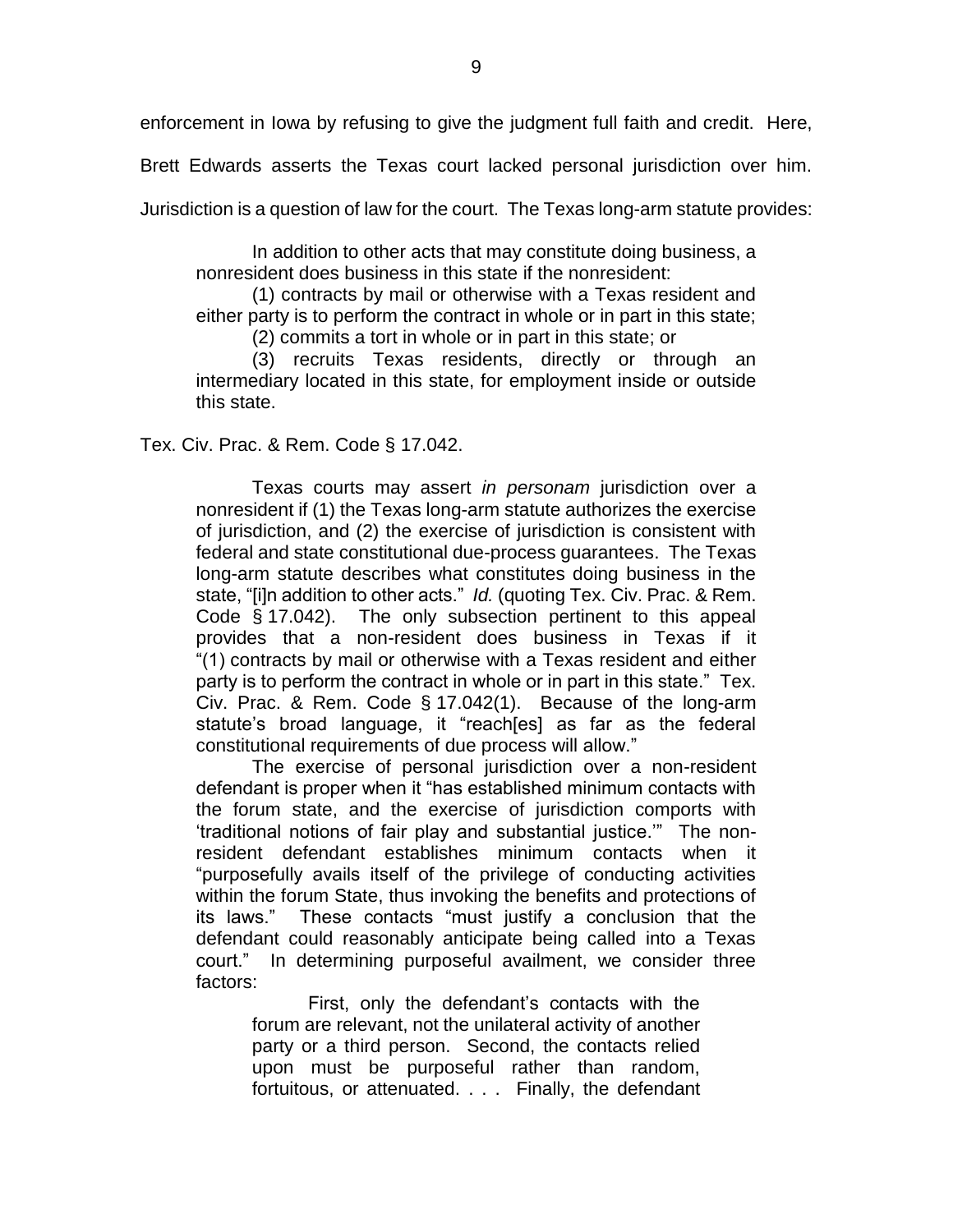must seek some benefit, advantage or profit by availing itself of the jurisdiction.

*Wilco Farmers v. Carter*, 558 S.W.3d 197, 202-03 (Tex. App. 2018) (citations omitted).

Personal jurisdiction is a question of law, which the court reviews de novo.<sup>2</sup> *Retamco Operating, Inc. v. Republic Drilling Co.*, 278 S.W.3d 333, 337 (Tex. 2009); *Moki Mac River Expeditions v. Drugg*, 221 S.W.3d 569, 574 (Tex. 2007). Under Texas law, "It is the plaintiff's initial burden to plead sufficient allegations to invoke jurisdiction under the Texas long-arm statute." *Wilco Farmers*, 558 S.W.3d at 202. The nonresident defendant then bears the burden to "negate all bases of jurisdiction in the plaintiff's allegations." *Id.* "The defendant can factually negate the plaintiff's allegations by presenting evidence that it has no contacts with Texas." *Id.* 

Brett is the sole party who challenged the judgment in the Iowa district court. $3$  The record before us does not contain the complaint filed by Troy Edwards in the Texas court, so we have no record on what basis default judgment was entered against "Edwards Automotive (Brett Edwards)." While not at all clear, we assume for purposes of this appeal that the Texas court entered judgment against Brett Edwards as an individual.

 $\overline{a}$ 

<sup>2</sup> *See Bryant v. Rich*, 530 F.3d 1368, 1376 (11th Cir. 2008) ("[A] judge may make factual findings necessary to resolve motions to dismiss for lack of personal jurisdiction, improper venue, and ineffective service of process."); *see*, *e.g.*, *Statler v. Faust*, No. 09-2010, 2010 WL 3659109, at \*3-5 (Iowa Ct. App. Sept. 22, 2010) (analyzing whether plaintiff had established defendant had sufficient minimum contacts with the state for the court to have personal jurisdiction over defendant).

 $3$  Thus, we make no determination and express no opinion as to the validity of the judgment as against "Edwards Automotive."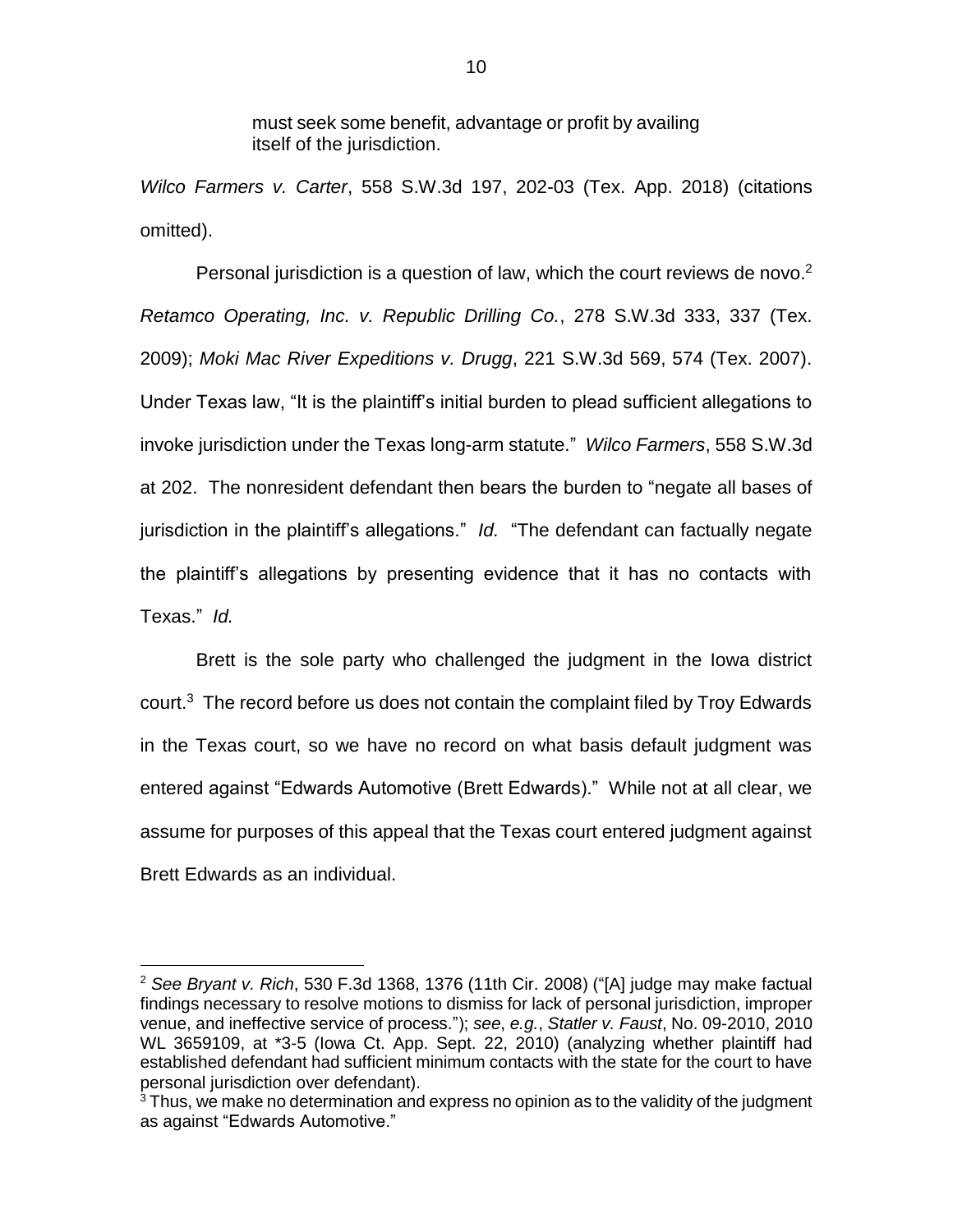Brett has come forward with evidence that he has no contacts with the state

of Texas that would allow the Texas to have personal jurisdiction over him. He

filed an affidavit, which states:

(2) I have been a resident of Council Bluffs, Iowa since Oct. 2003.

(3) I have never had any contact with the Plaintiff, in Iowa or Texas.

(4) I am employed now, and have been so employed since Feb. 2012, as the General Manager of Edwards Chevrolet-Cadillac, Inc. located in Council Bluffs, Iowa, and I am also a principal in that corporation.

(5) I personally do not have any employees, agents or representatives in the State of Texas.

(6) I have never maintained any personal office, real estate, bank accounts, or personal property in the state of Texas.

(7) I have never personally advertised, solicited or otherwise done business in the state of Texas.

(8) I am not familiar with any entity doing business or otherwise known as "Edwards Automotive." I am not affiliated with any such business.

Based on Brett's response, the burden returned to Hack to provide "evidence

affirming its jurisdictional allegations, or risk dismissal of its lawsuit by failing to do

so." *See id.* 

Hack has not submitted proof that Brett was served with notice of the Texas

lawsuit. His affidavit asserts that "[t]he defendant was properly served by the

sheriff of Pottawattamie County on July 6, 2017," but is not accompanied with any

proof of notice—on Brett Edwards or Edwards Automotive—and, moreover, bears

a date that falls after the default judgment was entered.

Troy Hack has presented no affidavit of any contact he had with Brett. Nor has Hack produced evidence that Brett has any contacts with the state of Texas or any evidence Brett is affiliated with an entity "Edwards Automotive."